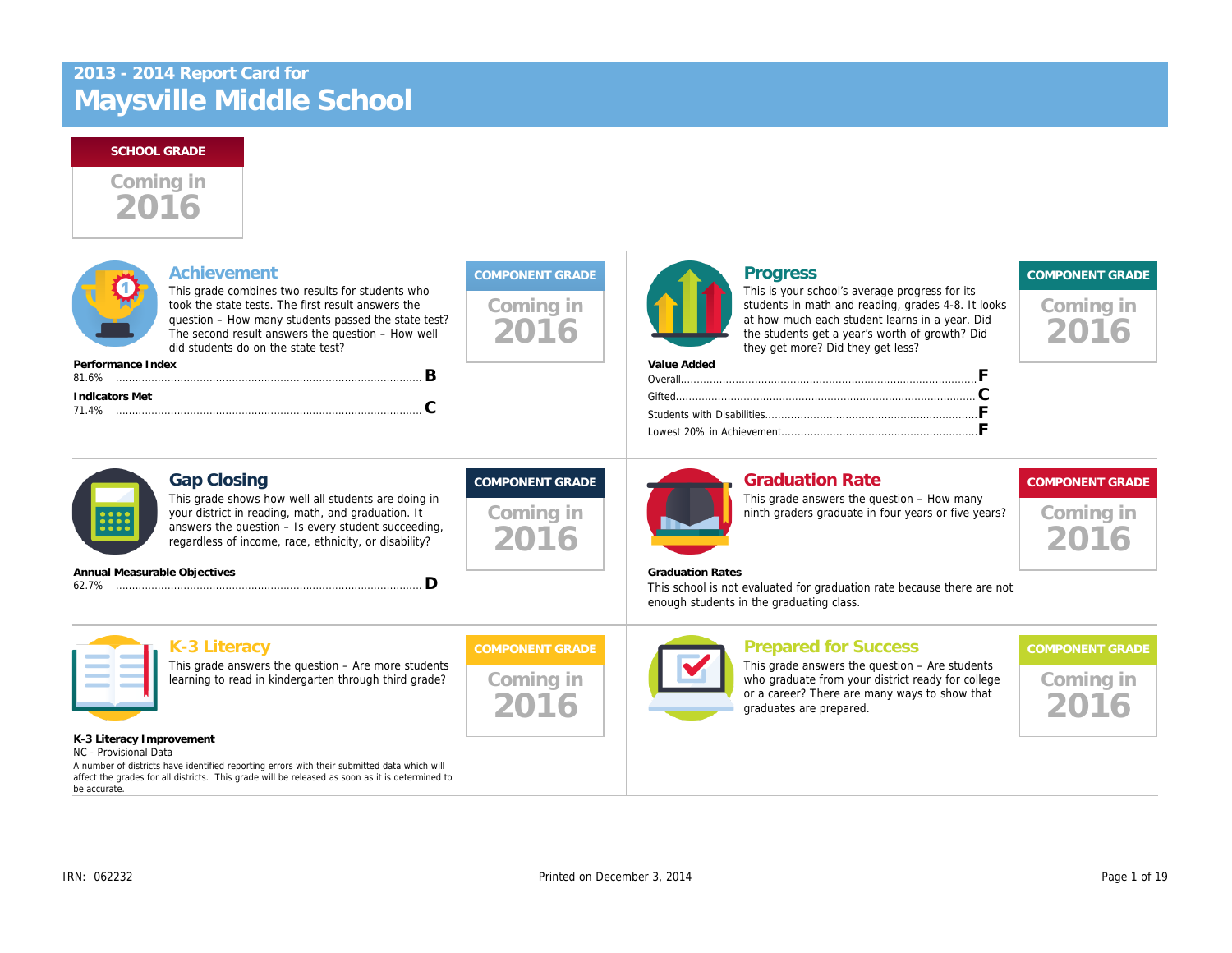### Achievement

This grade combines two results for students who took the state tests. The first result answers the question – How many students passed the state test? The second result answers the students passed the state test? The second result answers the  $q$  Coming in



#### Performance Index

The Performance Index measures the test results of every student, not just those who score proficient or higher. There are six levels on the index and districts receive points for every student in each of these levels. The higher the achievement level the more the points awarded in the district's index. This rewards schools and districts for improving performance.

#### Performance Index

B

| Achievement<br>Level | Pct of<br><b>Students</b> |   | Points for<br>this Level |     | Points<br>Received |
|----------------------|---------------------------|---|--------------------------|-----|--------------------|
| Advanced Plus        | 0.9                       | x | 1.3                      |     | 1.2                |
| Advanced             | 16.7                      | x | 12                       | $=$ | 20.1               |
| Accelerated          | 24.1                      | x | 11                       | $=$ | 26.5               |
| Proficient           | 41.0                      | x | 1.0                      | $=$ | 41.0               |
| Basic                | 13.2                      | x | 0.6                      | $=$ | 7.9                |
| Limited              | 41                        | x | 0.3                      | $=$ | 12                 |
| Untested             | 0.0                       | x | 0.0                      |     | 0.0                |
|                      |                           |   |                          |     | 97.9               |

81.6% 97.9 of a possible 120.0

| $A =$ | $90.0 - 100.0\%$ |
|-------|------------------|
| $B =$ | $80.0 - 89.9%$   |
| C =   | 70.0 - 79.9%     |
| D =   | $50.0 - 69.9%$   |
| $F =$ | $0.0 - 49.9%$    |

Performance Index Trend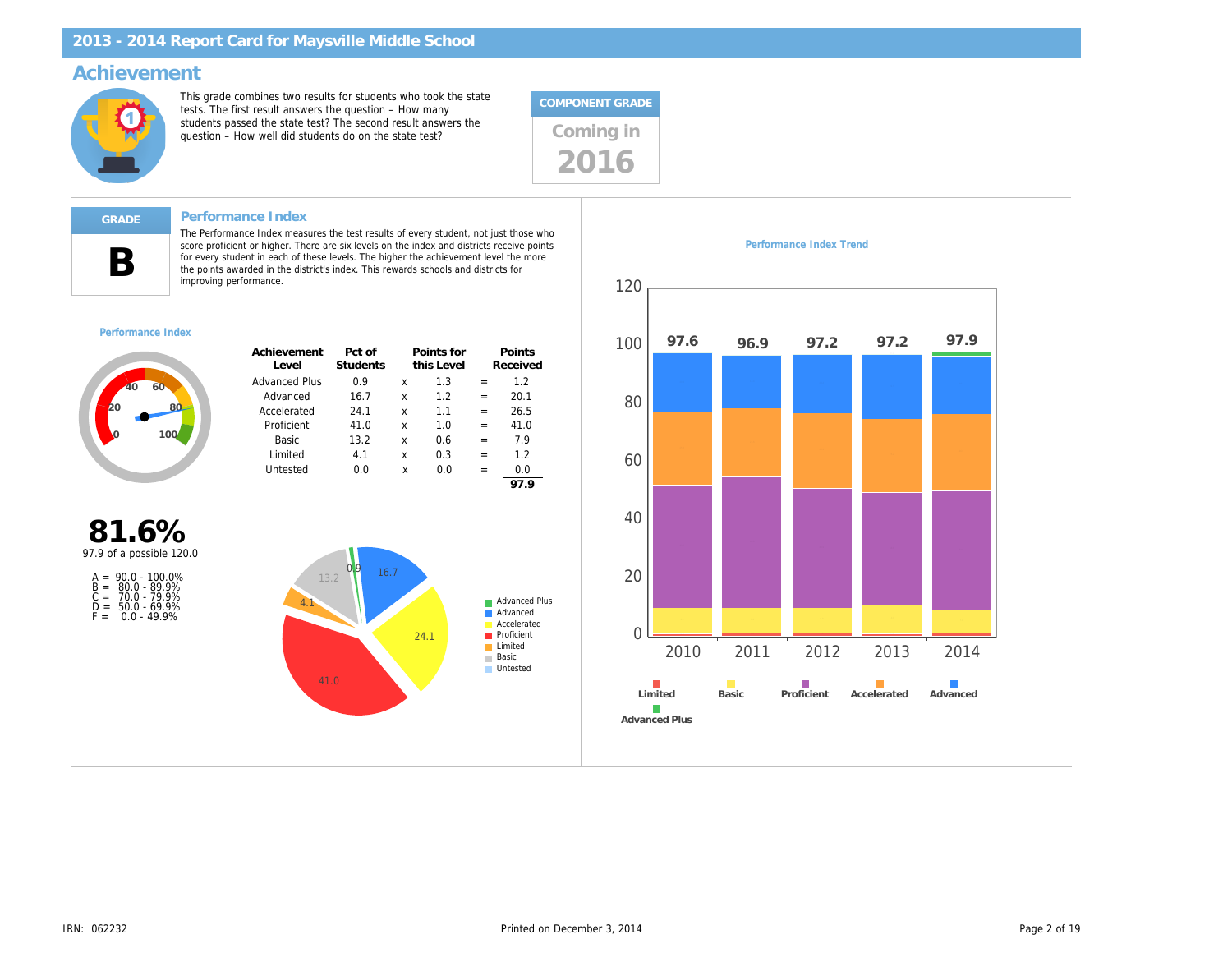#### Indicators Met

C

Indicators Met measures the percent of students who have passed state tests. Test results are reported for each student in a grade and subject. At least 80 percent of students must pass to get credit for the indicator.

#### Indicators Met %

71.4% A =<br>B =<br>C =<br>D =<br>F = 90.0 - 100.0% 80.0 - 89.9% 70.0 - 79.9% 50.0 - 69.9% 0.0 - 49.9%

This school do 5th Grade Reading וטטו ג enough test results in 3rd, :n ar: This school does not have  $\ddotsc$ 4th, or 5th grade to display this table.

| Grades 3-5                                                                   |           | Grades 6-8           |                                    |  | <b>Ohio Graduatio</b> |
|------------------------------------------------------------------------------|-----------|----------------------|------------------------------------|--|-----------------------|
|                                                                              |           | Mathematics          | 81.0%                              |  |                       |
| ool does not have<br>est results in 3rd,<br>n grade to display<br>his table. | 6th Grade | Reading              | 87.7%                              |  | This school doe       |
|                                                                              | 7th Grade | Mathematics<br>74.9% | enough Ohio Q<br>Test results to d |  |                       |
|                                                                              |           | Reading              | 83.2%                              |  | table                 |
|                                                                              |           | Mathematics          | 87.5%                              |  |                       |
|                                                                              | 8th Grade | Reading              | 85.4%                              |  |                       |
|                                                                              |           | Science              | 79.2%                              |  |                       |

OGT, 10th Graders Science This school doe enough Ohio G  $\mathbb{R}$ Test results to d Science table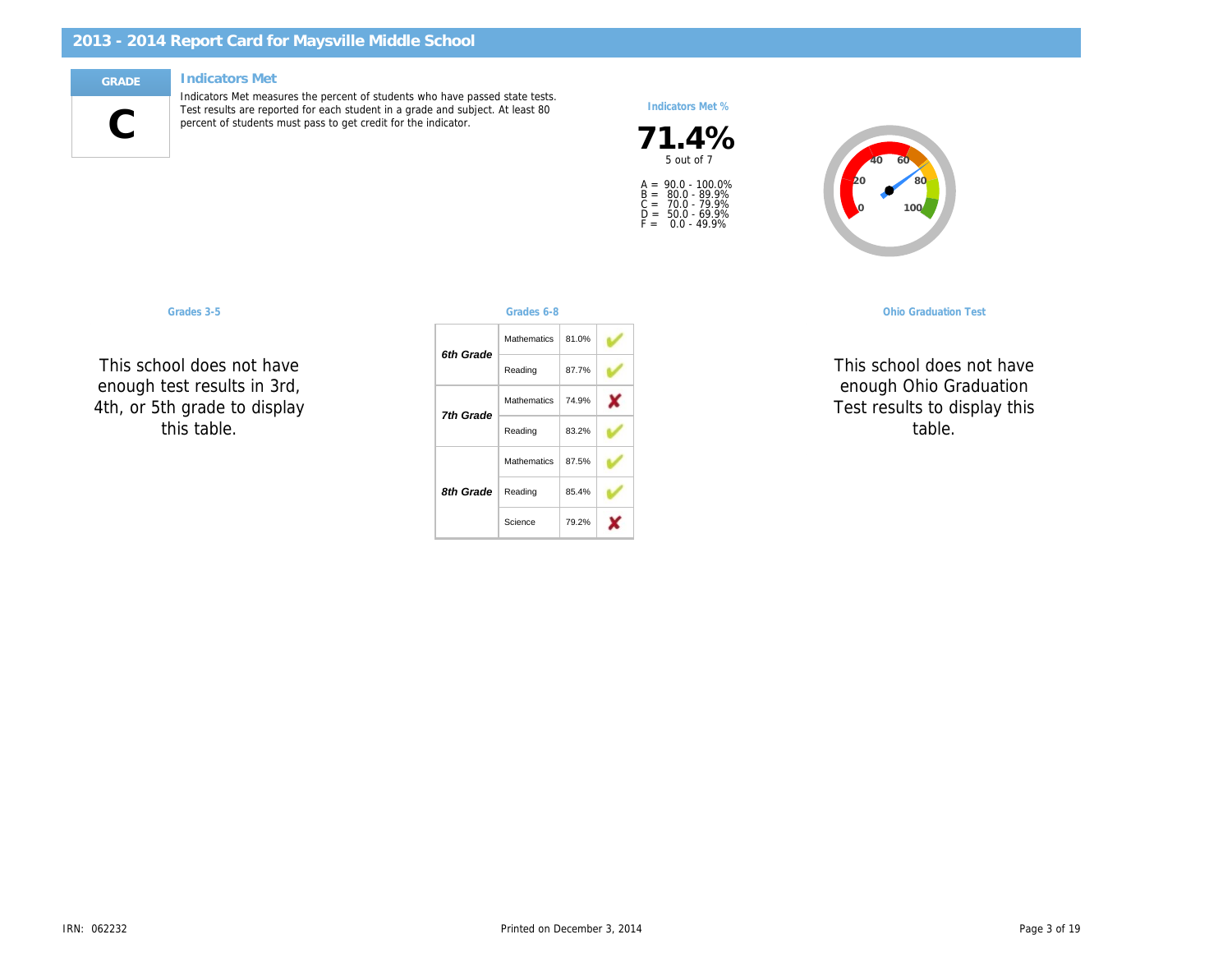| <b>Achievement Levels by Grade</b> | <b>Proficient Percent Trend by Grade</b> |
|------------------------------------|------------------------------------------|
| 6th Grade                          | 6th Grade                                |
|                                    |                                          |
|                                    |                                          |
|                                    |                                          |
|                                    |                                          |
| 7th Grade                          | 7th Grade                                |
|                                    |                                          |
|                                    |                                          |
|                                    |                                          |
|                                    |                                          |
| 8th Grade                          | 8th Grade                                |
|                                    |                                          |
|                                    |                                          |
|                                    |                                          |
|                                    |                                          |
|                                    |                                          |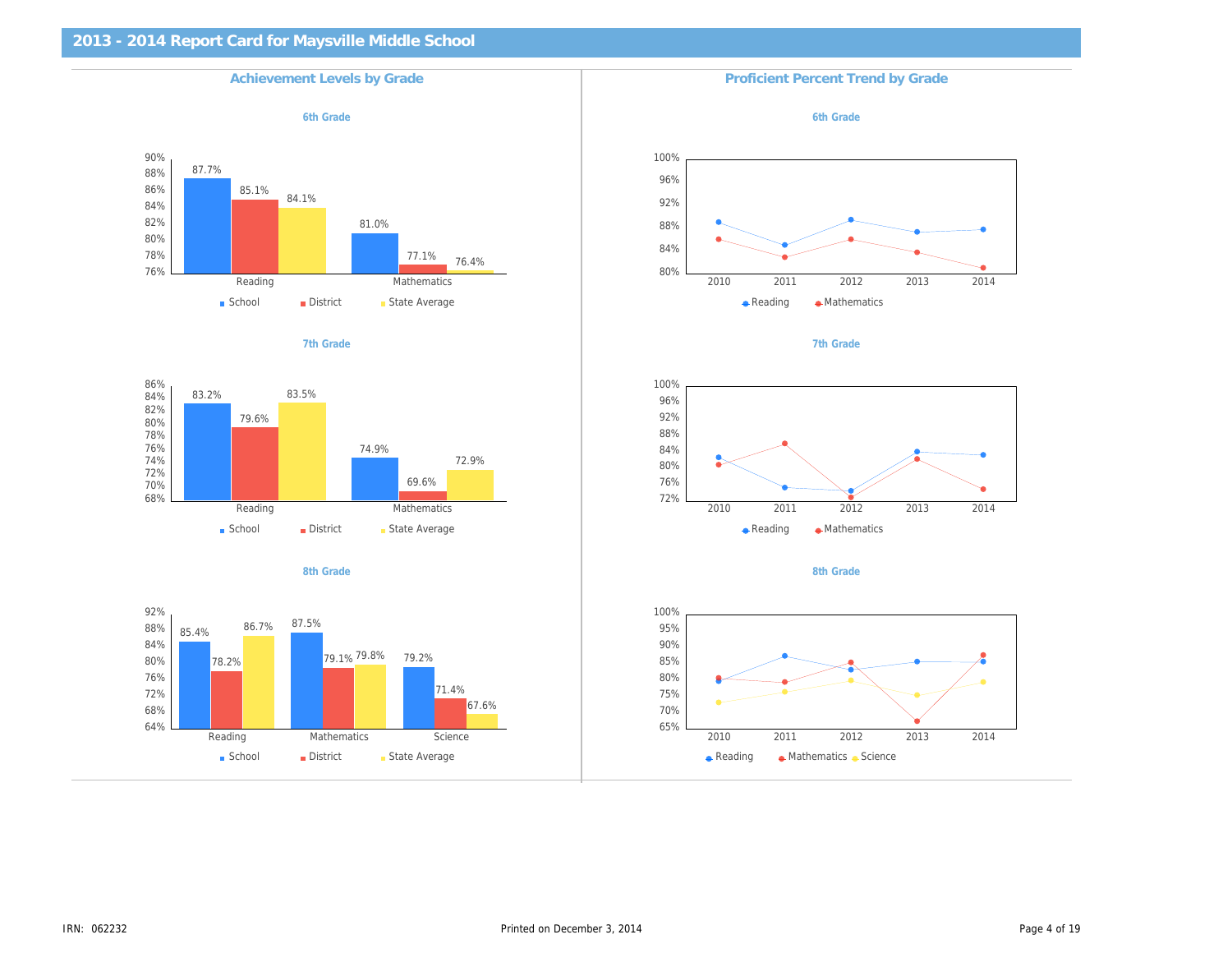# Gifted Students

The Gifted Students data and Indicator highlight the opportunities for and performance of gifted students. The dashboard answers several questions: How many students are identified as gifted and in what categories? How many of those students are receiving gifted services? How well are those gifted students performing? The Gifted Indicator measures whether opportunity and performance expectations are being met for gifted students.

| <b>INDICATOR</b> |  |
|------------------|--|
| Coming in        |  |

|  | <b>Gifted Summary</b> |  |
|--|-----------------------|--|
|  |                       |  |

**Achievement** 

This chart illustrates the test achievement levels by s test's subject. For example, how well do students identified the state Reading tests?

Students Identified as **Gifted** 16.2% of enrollment

Students Receiving Gifted Services 10.4% of enrollment

Value-Added

Value-Added measures the progress for all students identified as gifted in reading, math, and/or superior cognitive ability.

GRADE

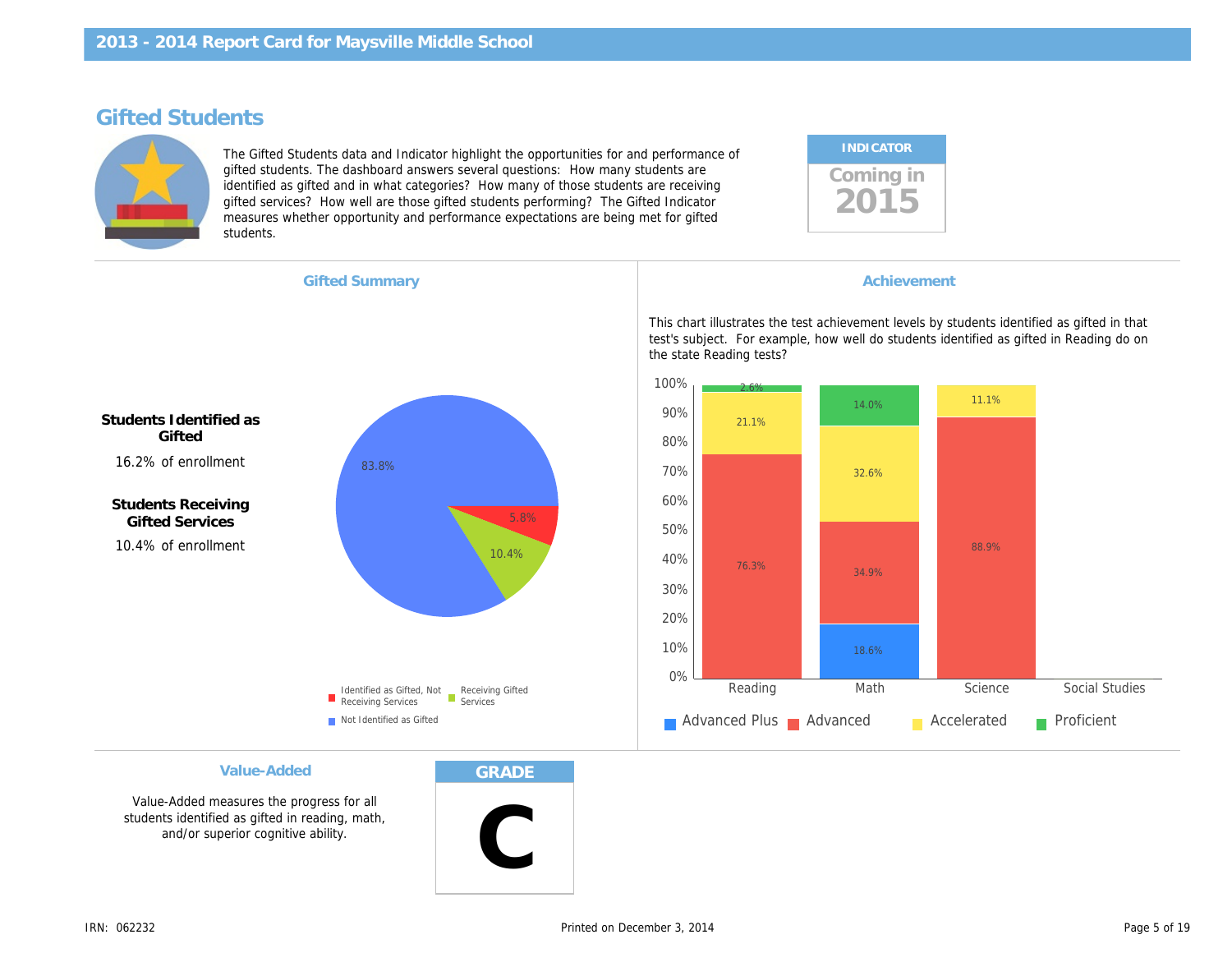# Enrollment by Gifted Category

These charts show the percentage of enrolled students that are identified as gifted and that are receiving gifted services.

| Grades K-3                  | <b>All Grades</b> |
|-----------------------------|-------------------|
|                             |                   |
| This chart cannot be displa |                   |
| were not enough studer      |                   |
|                             |                   |
|                             |                   |
|                             |                   |
|                             |                   |
|                             |                   |
|                             |                   |
|                             | Grades 4-8        |
| Grades 9-12                 |                   |
| This chart cannot be displa |                   |
| were not enough studer      |                   |
|                             |                   |
|                             |                   |
|                             |                   |
|                             |                   |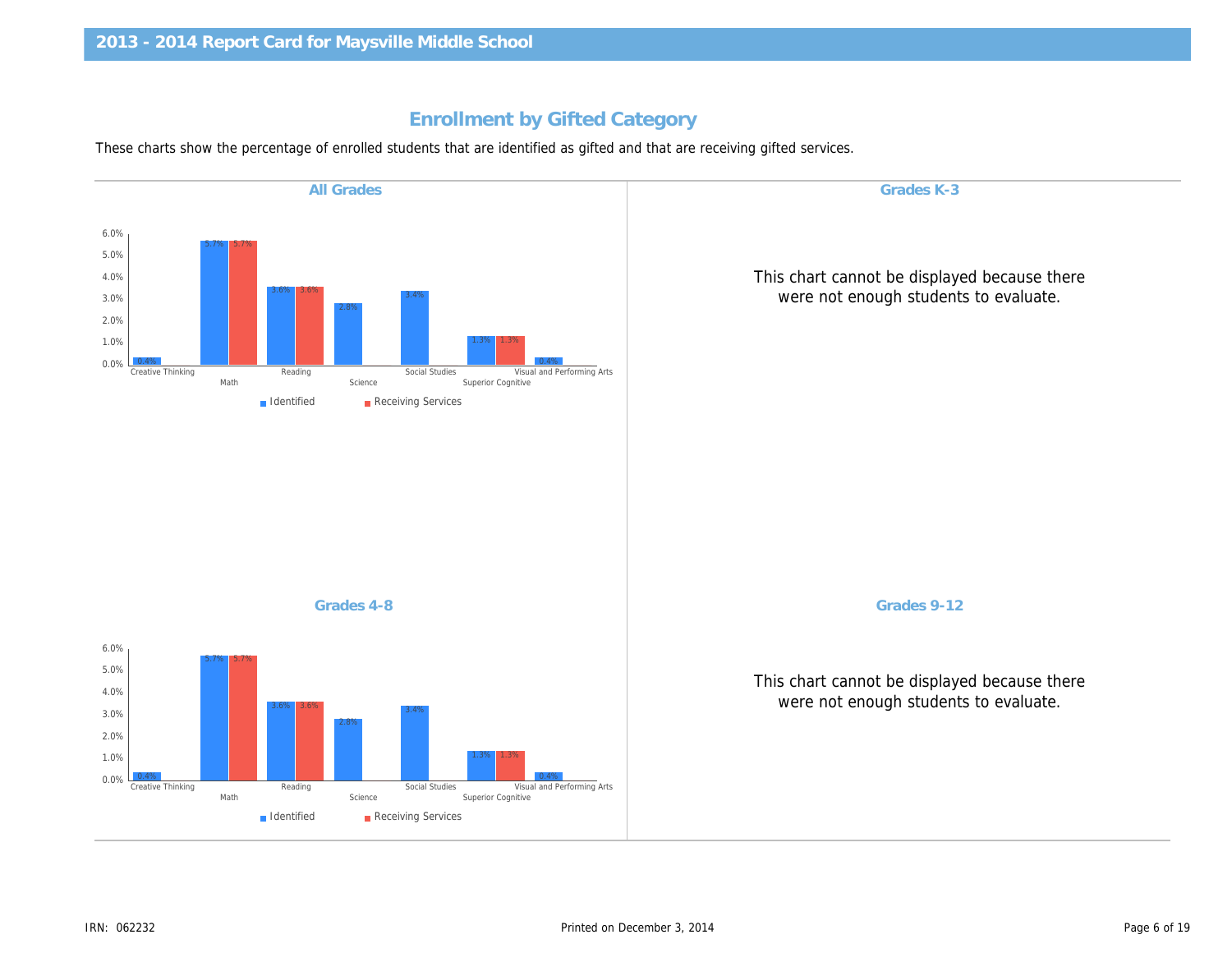# Identified and Receiving Services

These charts show, of the students identified as gifted, the percentage of students receiving gifted services.

| Grades K-3<br><b>All Grades</b>                       |
|-------------------------------------------------------|
|                                                       |
| This chart cannot be displa<br>were not enough studer |
|                                                       |
|                                                       |
|                                                       |
|                                                       |
|                                                       |
| Grades 9-12<br>Grades 4-8                             |
| This chart cannot be displa<br>were not enough studer |
|                                                       |
|                                                       |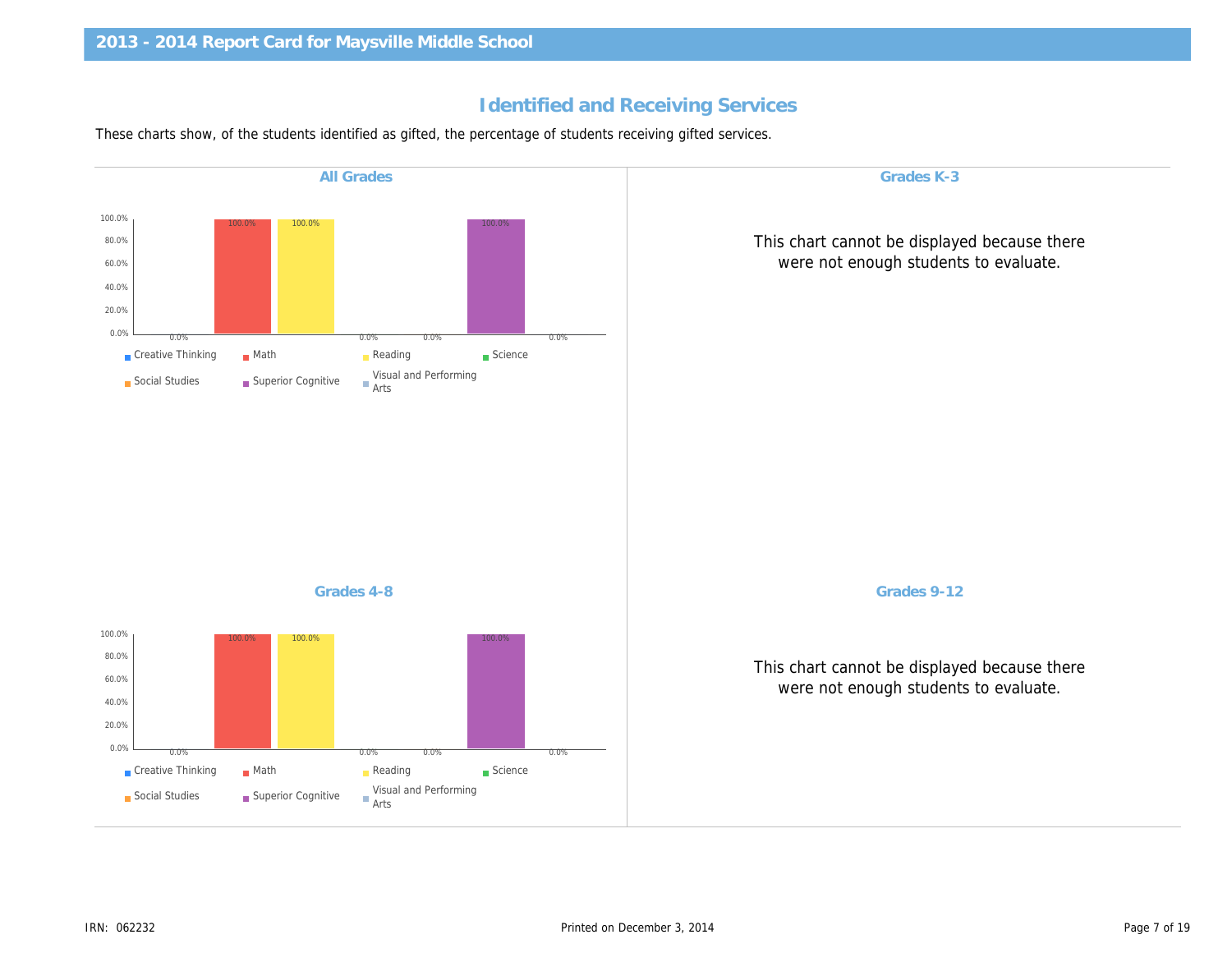## Progress

This is your school's average progress for its students in math and reading, grades 4-8. It looks at how much each student learns in a year. It answers the question – Did the students get a year's worth of growth? Did they get more? Did they get less?



| <b>GRADE</b> |  |  |  |  |
|--------------|--|--|--|--|
|              |  |  |  |  |

Overall

This measures the progress for all students in math and reading, grades 4-8.



GRADE Gifted Students

This measures the progress for students identified as gifted in reading, math, and/or superior cognitive ability.

This measures the progress for students identified as the lowest 20%

F GRADE Students in the Lowest 20% in Achievement

#### statewide in reading and math achievement.



GRADE Students with Disabilities

This measures the progress for students with disabilities.

# **Coming** in 2015 GRADE High School

A High School measure of progress will be reported in the 2014-15 school year.

#### Progress Details

This table shows the Progress scores by test grade and subject, and includes up to

| <b>Test Grade</b> | <b>Progress Sco</b> |                   |  |
|-------------------|---------------------|-------------------|--|
|                   | Reading             | <b>Mathematic</b> |  |
| <b>All Grades</b> | $-0.32$             | $-4.03$           |  |
| 6th Grade         | $-2.61$             | 0.66              |  |
| 7th Grade         | 0.94                | $-1.12$           |  |
| 8th Grade         | 1.34                | $-5.23$           |  |

Although Progress scores are not assigned letter grades at this level of detail, the grading scale applied at the Overall (All Students, All Tests) level is:

| A =          | 2.00            |  |
|--------------|-----------------|--|
| $B =$<br>C = | 1.00<br>$-1.00$ |  |
| Ď =<br>F =   | $-2.00$<br>bela |  |
|              |                 |  |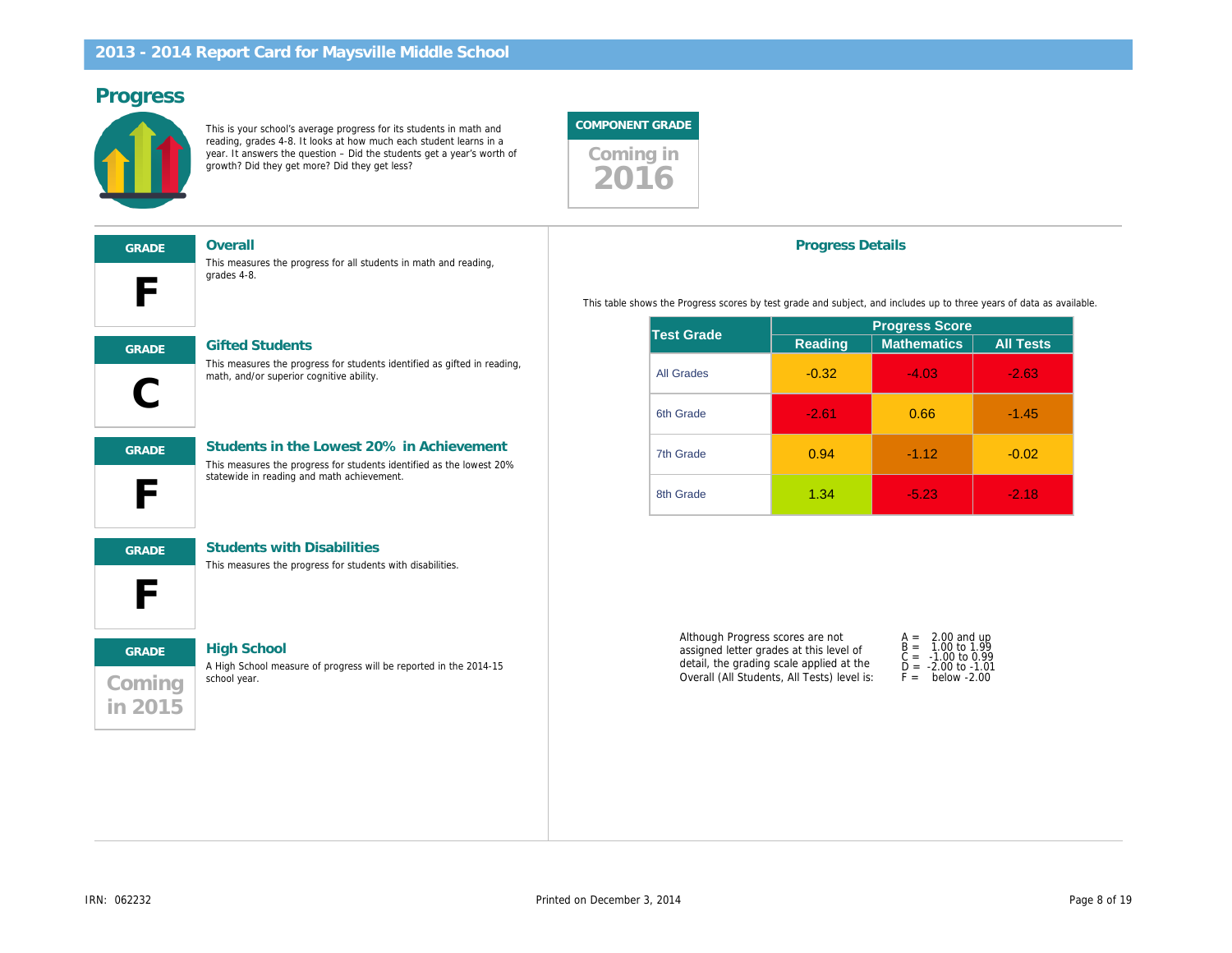

Progress vs. Performance Index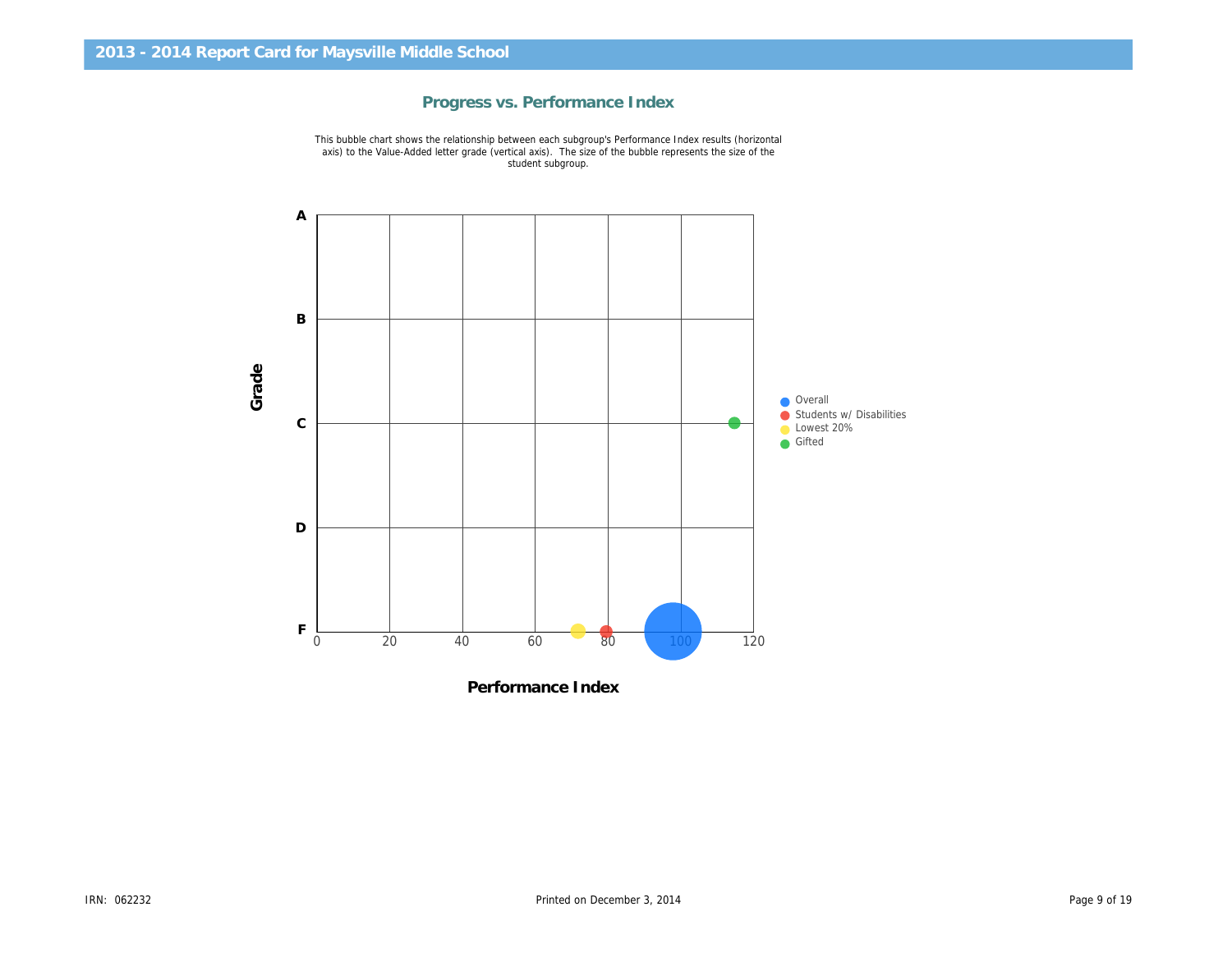# Gap Closing

This grade shows how well all students are doing in your district in reading, math, and graduation. It answers the question – Is every student succeeding, regardless of income, race, ethnicity, or disability? Coming in

## COMPONENT GRADE

2016

D

AMO Points

#### GRADE Annual Measurable Objectives

Annual Measurable Objectives (AMOs) compare the performance of student groups to a state goal which is displayed as the red line in the following charts. T that goal in reading, math and graduation – and emphasize any achievement gaps that exist between groups. The ultimate goal is for all groups to achieve at

Reading **Math** Graduation Reading Math Graduation Math

This school Objective for G en



The red line on each graph identifies the Annual Measurable Objective. The 2014 AMO for Reading is 84.9%, for Math is 80.5%,<br>.Subgroups with fewer than 30 students are not rated and do not appear on the graphs.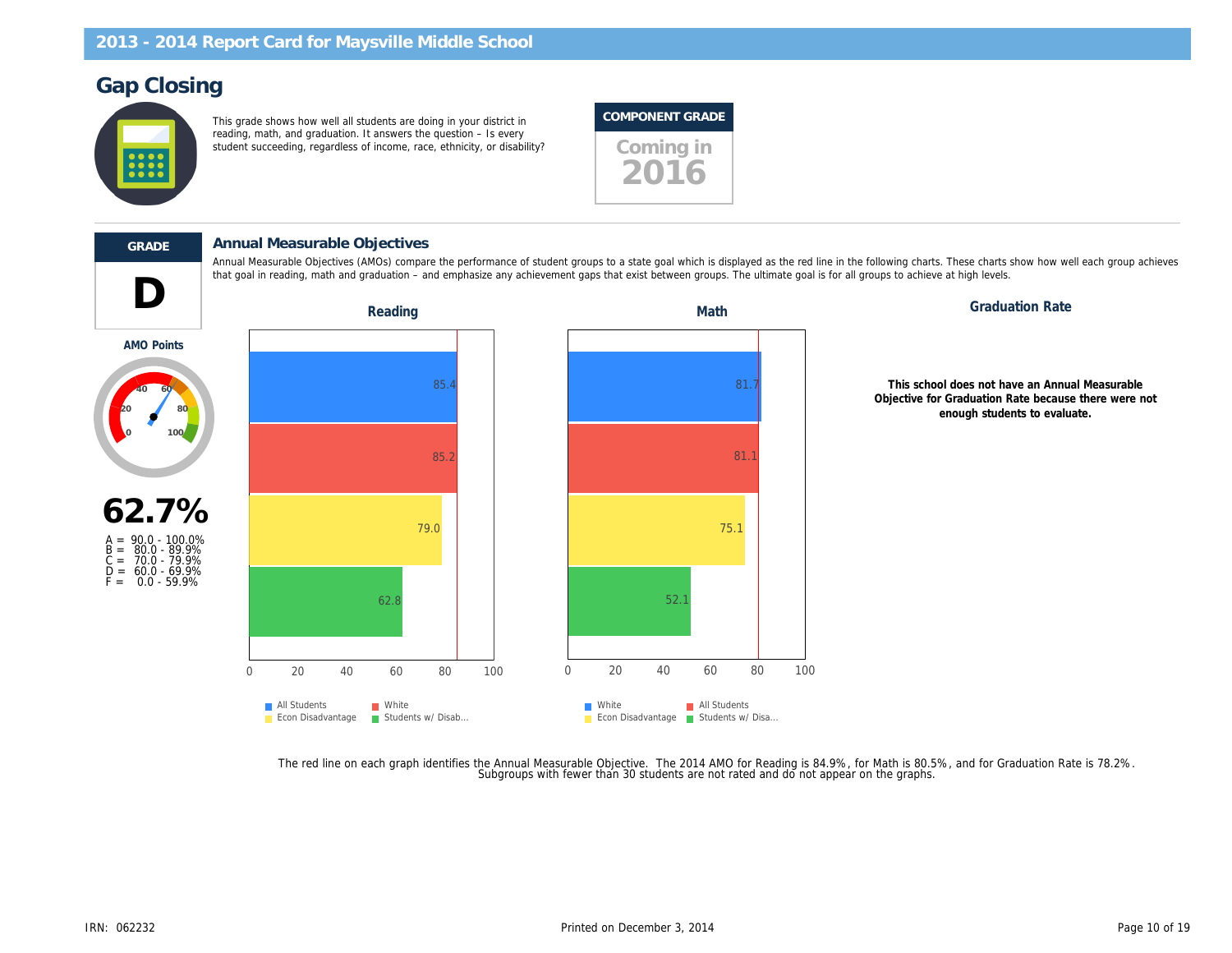# Graduation Rate

This grade represents the percentage of students whom entered the 9th grade and graduated 4 and 5 years later.

| <b>COMPONENT GRADE</b> |
|------------------------|
| Coming in<br>OT        |

This school has not been assigned a grade for Graduation Rate because there were not enough students to evaluate.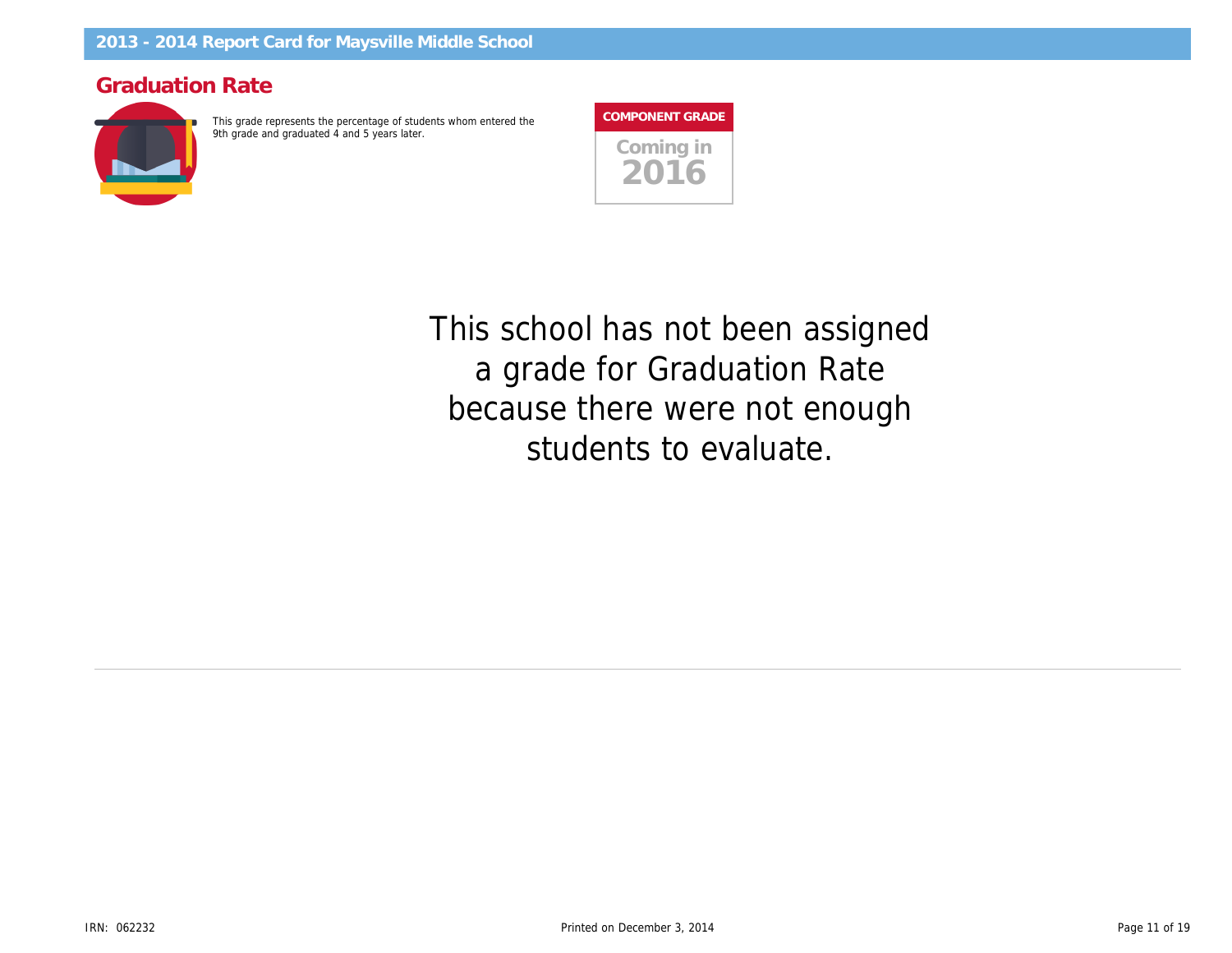would appear in this space cannot The Graduation Rate graph that be displayed because there were not enough students to evaluate.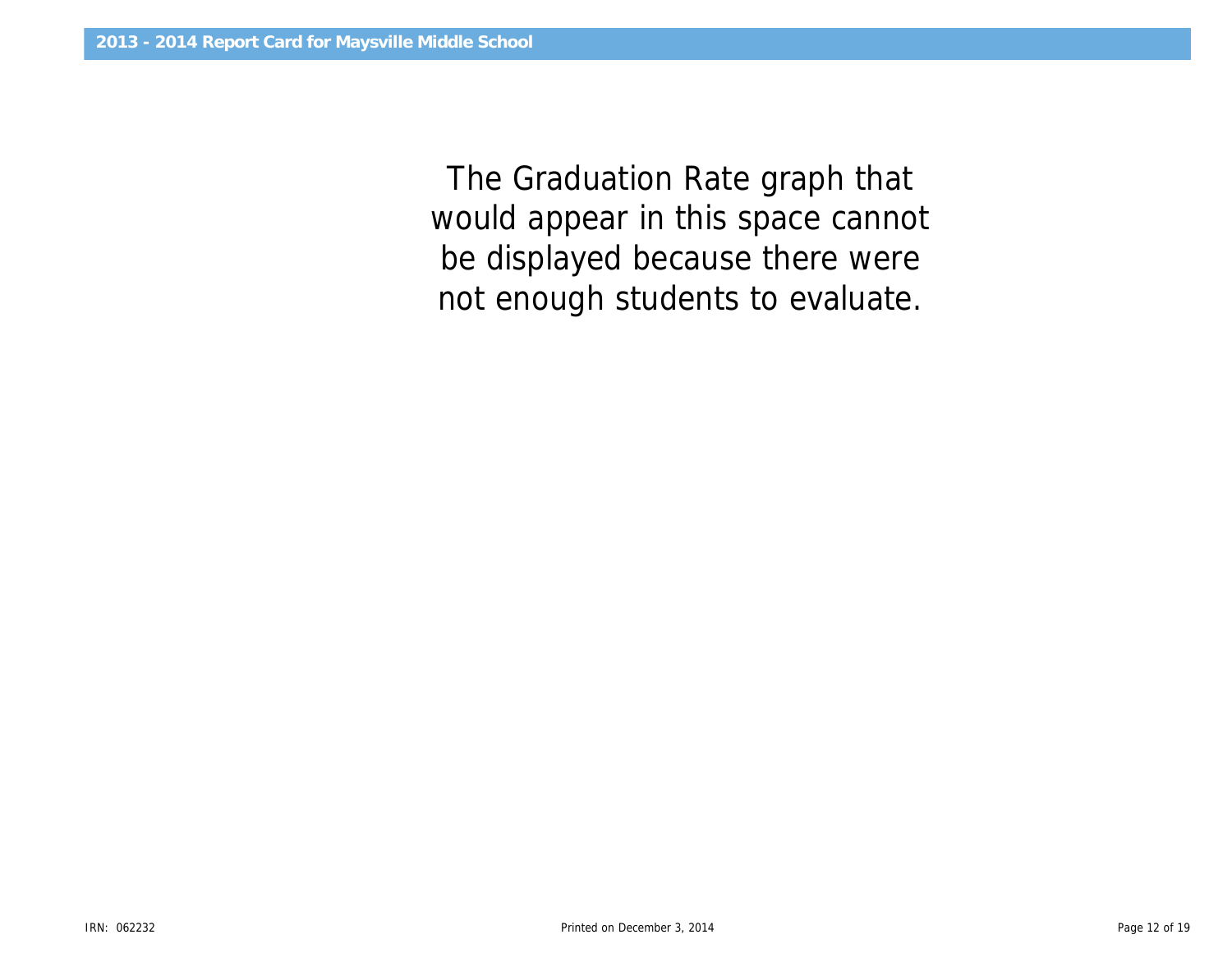# K-3 Literacy

This grade answers the question - Are more students learning to read in kindergarten through third grade?



|                                                                                                                                                                                                                   | In Your School                                                                                            |                                                                                                           |         |    | <b>Details of Measure</b>                        |
|-------------------------------------------------------------------------------------------------------------------------------------------------------------------------------------------------------------------|-----------------------------------------------------------------------------------------------------------|-----------------------------------------------------------------------------------------------------------|---------|----|--------------------------------------------------|
| Coming                                                                                                                                                                                                            |                                                                                                           | Not On-Track at<br>Point A                                                                                |         |    | Improving to<br>at Poi                           |
| Soon<br>K-3 Literacy                                                                                                                                                                                              |                                                                                                           | Kindergarten Reading<br>Diagnostic, School<br>Year 2012 - 2013                                            | < 10    | to | 1st Grade Rea<br>Diagnostic, So<br>Year 2013 - 2 |
| Improvement<br>This chart cannot be<br>displayed because there are<br>not enough students to<br>evaluate.<br>The K-3 Literacy measure is                                                                          | K-3 Literacy was not calculated for this<br>school because there were not enough<br>students to evaluate. | 1st Grade Reading<br>Diagnostic, School<br>Year 2012 - 2013                                               | $~<$ 10 | to | 2nd Grade Rea<br>Diagnostic, So<br>Year 2013 - 2 |
|                                                                                                                                                                                                                   |                                                                                                           | 2nd Grade Reading<br>Diagnostic, School<br>Year 2012 - 2013                                               | $~<$ 10 | to | 3rd Grade Rea<br>Diagnostic, So<br>Year 2013 - 2 |
| a new way to assess<br>reading progress in<br>kindergarten through third<br>grade students. This                                                                                                                  |                                                                                                           | 3rd Grade Reading<br>Diagnostic, School<br>Year 2013 - 2014                                               | $~<$ 10 | to | 3rd Grade Rea<br>OAA, School<br>$2013 - 201$     |
| measure is an important<br>component of Ohio's<br>commitment to early<br>literacy. This is not to be<br>confused with the Third<br>Grade Reading Guarantee,<br>which measures whether<br>third grade students are |                                                                                                           | Deduction for 3rd graders who did not pass OAA and we<br>not on a Reading Improvement and Monitoring Plan |         |    |                                                  |
|                                                                                                                                                                                                                   |                                                                                                           | Totals                                                                                                    | < 10    |    |                                                  |
| able to read at a third<br>grade level. A number of<br>districts have identified<br>reporting errors with their                                                                                                   |                                                                                                           |                                                                                                           |         |    |                                                  |
| submitted data which will<br>affect the grades for all<br>districts. This grade will be<br>released as soon as it is<br>determined to be accurate.                                                                |                                                                                                           |                                                                                                           |         |    |                                                  |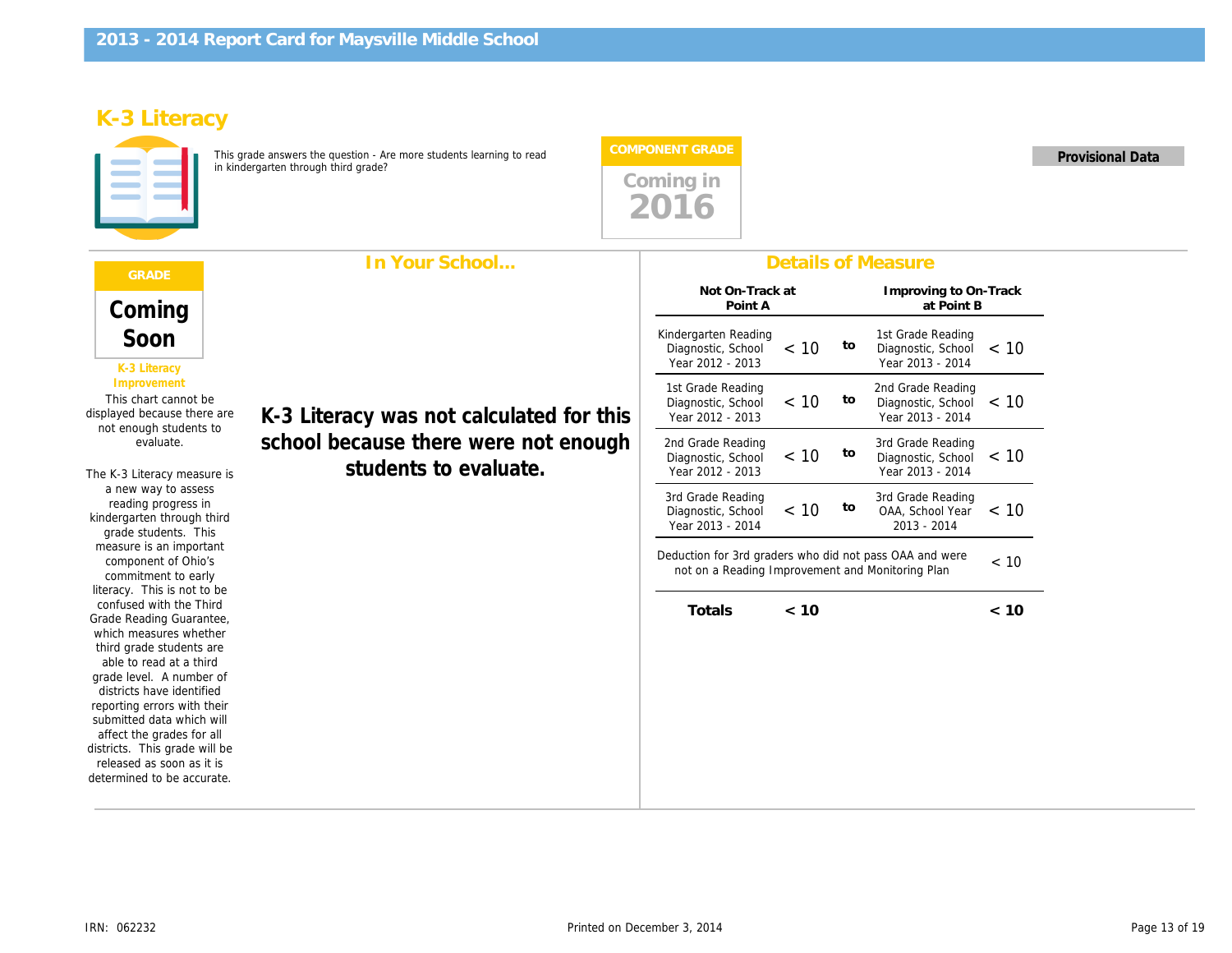| Percentage On-Track in Reading Diagnostic                                                              | <b>Third Grade Reading Gr</b>                                                                                                                                                                                                                                                  |
|--------------------------------------------------------------------------------------------------------|--------------------------------------------------------------------------------------------------------------------------------------------------------------------------------------------------------------------------------------------------------------------------------|
|                                                                                                        | Ohio's Third Grade Reading Guarantee ensure<br>reading before moving on to fourth grade. Scho<br>struggling readers in early grades. If a child ap<br>the school will immediately start a Reading Imp<br>program ensures that every struggling reader of<br>learn and achieve. |
| K-3 Literacy was not calculated for this school because<br>there were not enough students to evaluate. | Students have multiple opportunities to meet p<br>meeting a minimum promotion score on the thi<br>the fall and spring. Students have an additional<br>assessment in the summer, as well as a distric                                                                           |
|                                                                                                        | The Parent Roadmap is available to help parer<br>Reading Guarantee applies to your child.                                                                                                                                                                                      |
|                                                                                                        | How many third graders met the Third Grade<br>Guarantee requirements for promotion to 4th                                                                                                                                                                                      |
|                                                                                                        | How many third graders scored proficient on<br>test?                                                                                                                                                                                                                           |
|                                                                                                        |                                                                                                                                                                                                                                                                                |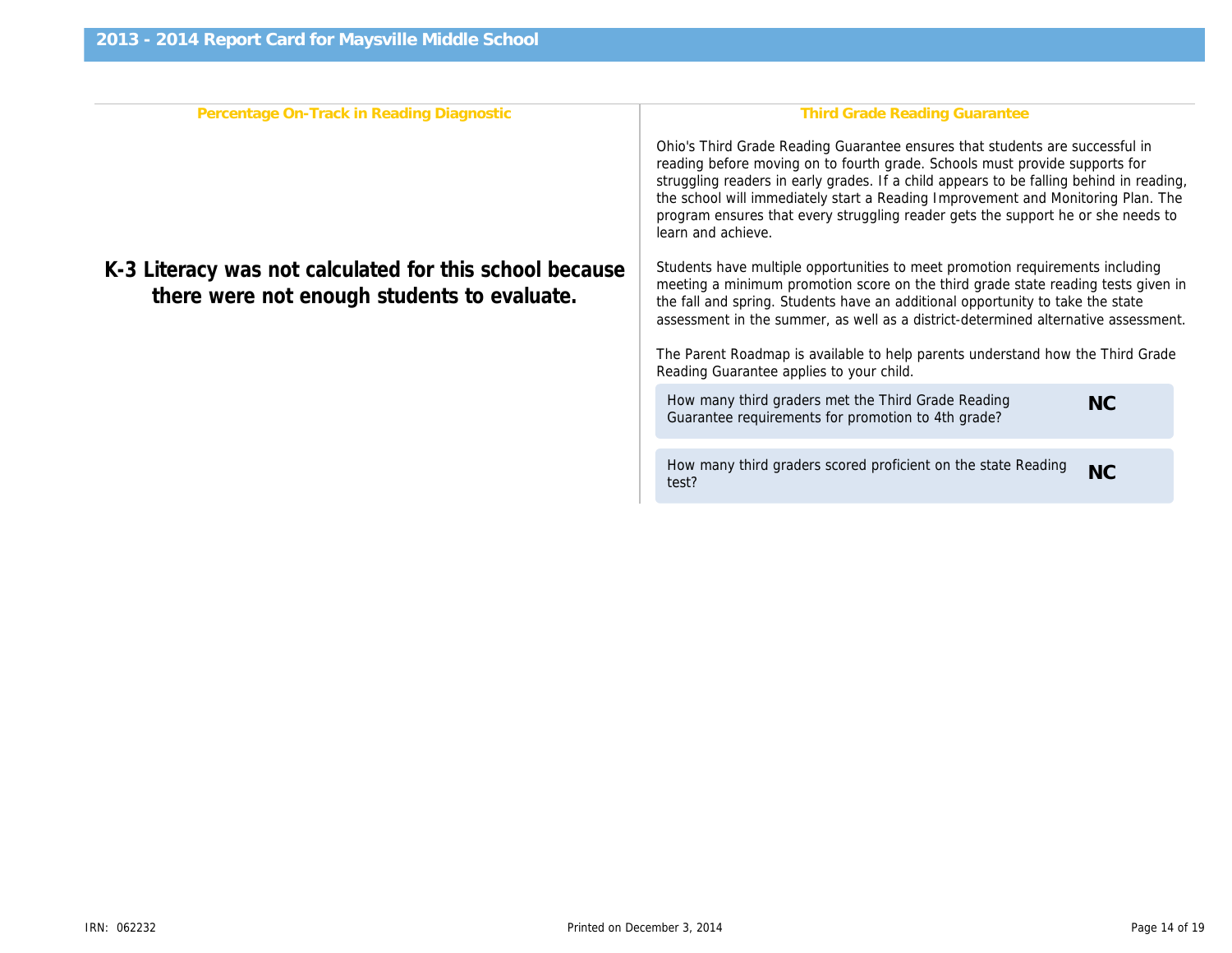How Prepared was Your 2013 Graduating Class?

# Prepared for Success

This grade answers the question – Are students who graduate from your school ready for college or a career? There are many ways to show that graduates are prepared. These are mainly ways to comming in Coming in



**Outcomes after High School G** 

ACT: Participation

ACT: Remediation Free

SAT: Participation

SAT: Remediation Free

Honors Diploma

Industry-Recognized **Credential** 

Advanced Placement: Participation

AP: Exam Score of 3 or Better

Dual Enrollment Credit

International Baccalaureate

IB: Exam Score of 4 or Better

This data cannot be shown because there are not enough students in the graduating class of 2013 to evaluate.

Districts and schools have long-term impacts on student Success component provides information on how so pathways of college and career success. It also prov do once they leave high school. What happens be indicator of how well schools are pr

The University System of Ohio provides district report high school graduates attending in-state, pub

Additional data on outcomes after high school are college graduation, demographics of college enrollee

Note: These data represent students in the 4-year graduation rate, i.e. students who entered 9th grade in 2010.

Data used in generating the ACT and SAT Remediation Free, AP Exam, IB Exam, and Dual Enrollment Credit measures for the 2013 graduating class were not re by districts. To confirm the information on this page and get a complete picture of the work your district is doing to prepare students for college and career succes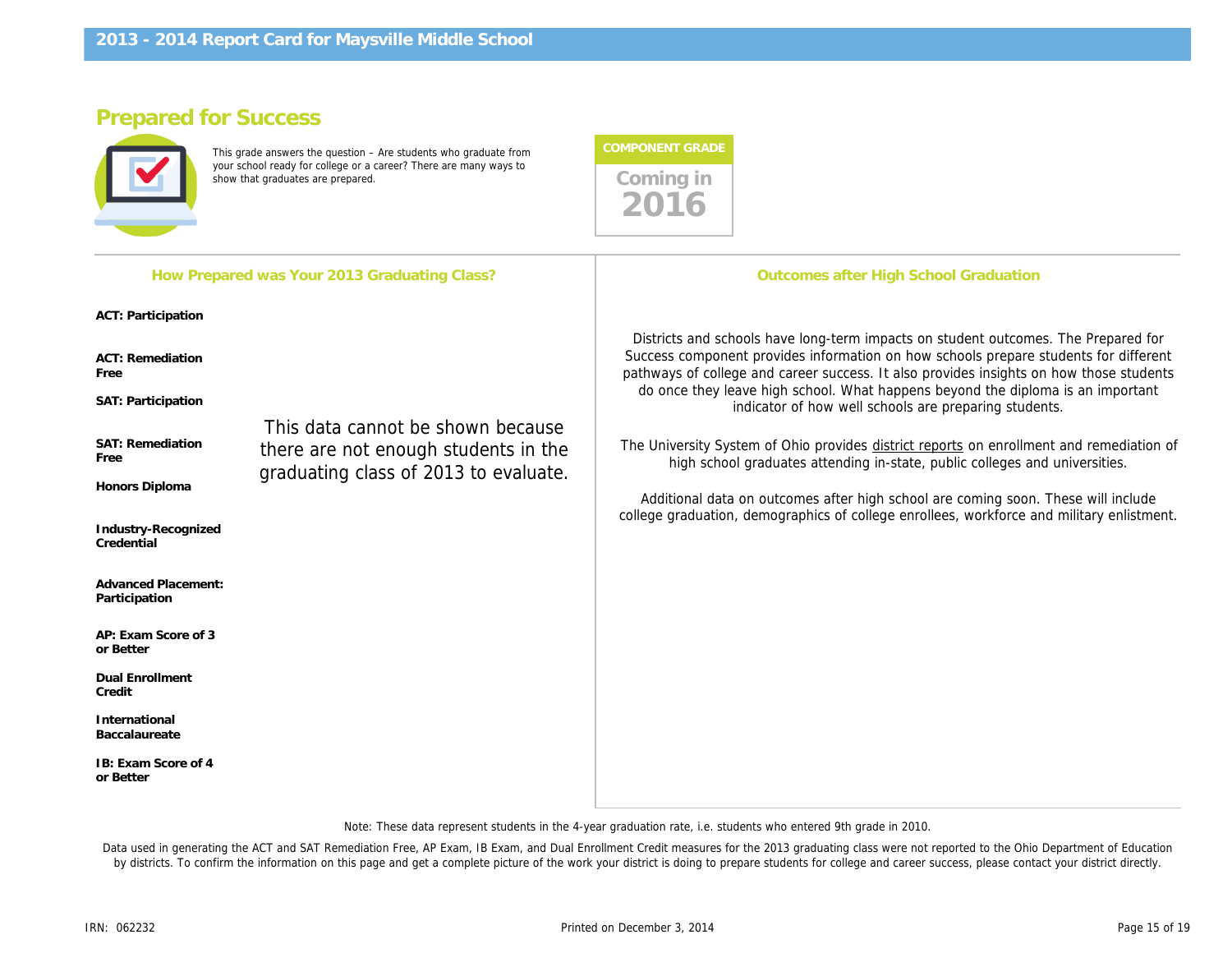Principal: Address: Joseph C. Daniels 3725 Panther Drive Zanesville OH 43701 Phone: (740) 454-7982

Directory information current as of the 2013-2014 Report Card publication date.

### Your School's Students

| Average<br>Daily<br>Enrollment: |                                   | <b>Enrollment by Subgroup</b> |              |
|---------------------------------|-----------------------------------|-------------------------------|--------------|
| 518                             | Am. Indian / Alaskan Native       | Enrollment #<br>NC.           | Enrollment % |
|                                 | Asian or Pacific Islander         | NC.                           |              |
| Number of                       | Black, Non-Hispanic               | NC.                           |              |
| Limited                         | Hispanic                          | N <sub>C</sub>                |              |
| English                         | Multiracial                       | 16                            | 3.1%         |
| Proficiency                     | White, Non-Hispanic               | 490                           | 94.7%        |
| <b>Students</b>                 | <b>Students with Disabilities</b> | 98                            | 18.9%        |
| Excluded from                   | Economically Disadvantaged        | 318                           | 61.5%        |
| Accountability                  | Limited English Proficiency       | NC.                           |              |
| Calculations:                   | Migrant                           | NC.                           |              |

--

NC = Not Calculated because there are fewer than 10 in the group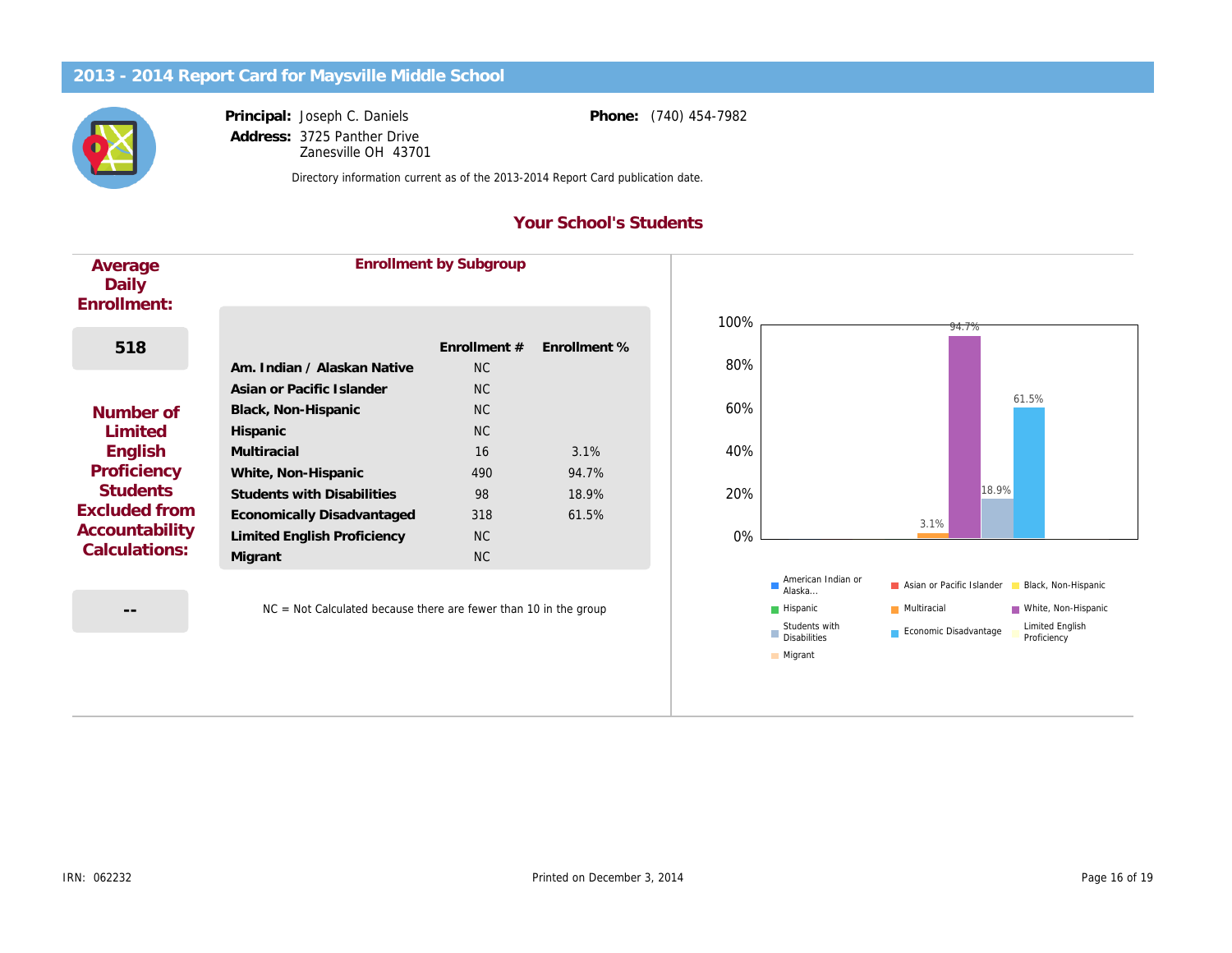#### Attendance

| Attendance Rate |
|-----------------|
| 94.9%           |
| N <sub>C</sub>  |
| <b>NC</b>       |
| <b>NC</b>       |
| <b>NC</b>       |
| 94.1%           |
| 95.0%           |
| 94.5%           |
| 94.1%           |
| <b>NC</b>       |
| <b>NC</b>       |
| 95.1%           |
| 94.7%           |
|                 |

NC = Not Calculated because there are fewer than 10 in the group

Attendance Rate is not shown if

l,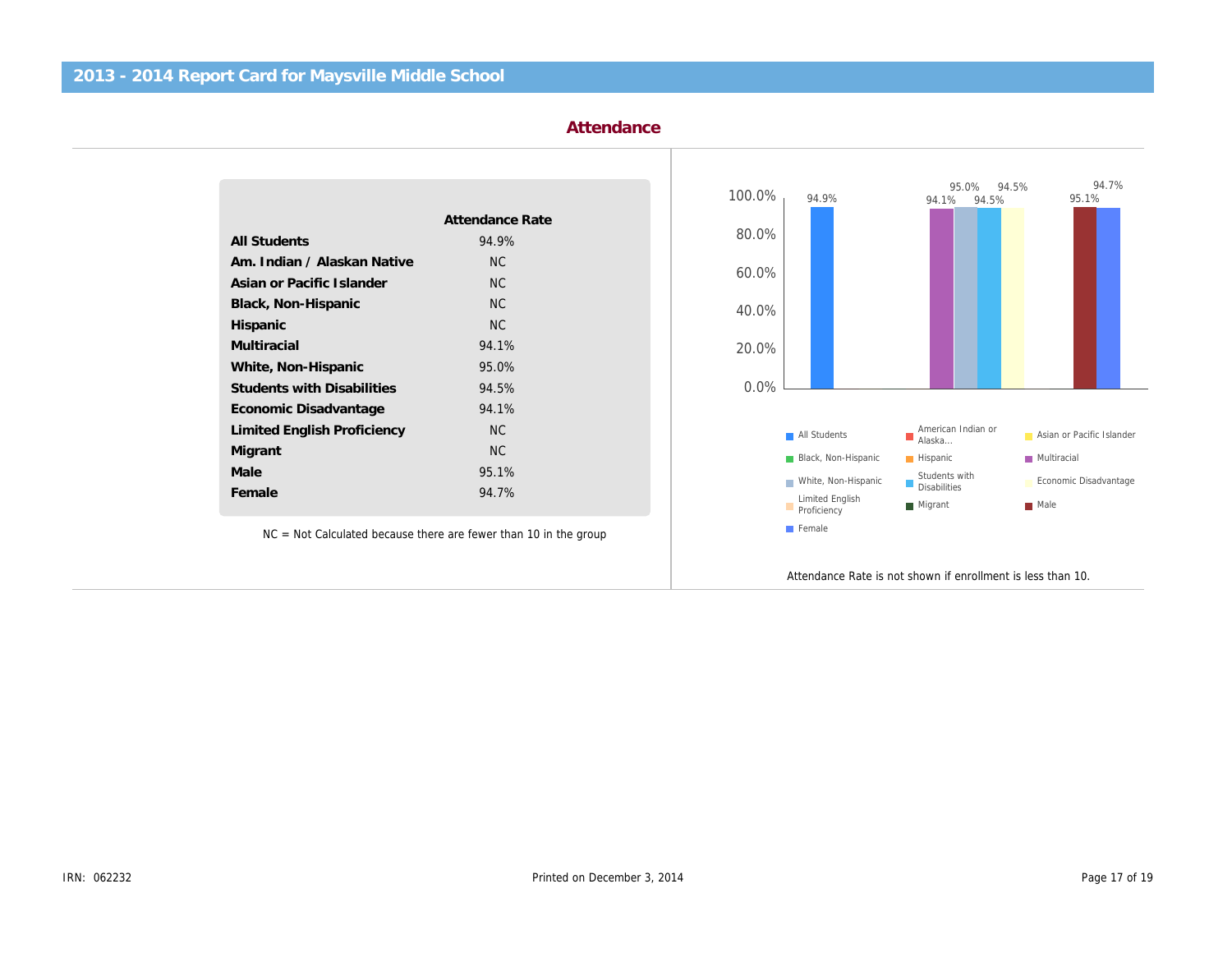|  |  | <b>Mobility Rates by Subgroup</b> |
|--|--|-----------------------------------|
|  |  |                                   |

|                                   | Student Mobility % |
|-----------------------------------|--------------------|
| All Students                      | $0.0\%$            |
| Am. Indian / Alaskan Native       | NC.                |
| Asian or Pacific Islander         | NC.                |
| Black, Non-Hispanic               | NC.                |
| Hispanic                          | NC.                |
| Multiracial                       | $0.0\%$            |
| White, Non-Hispanic               | 0.0%               |
| <b>Students with Disabilities</b> | 0.0%               |
| Economically Disadvantaged        | $0.0\%$            |
| Limited English Proficiency       | NC.                |
| Migrant                           | NC.                |
|                                   |                    |

NC = Not Calculated because there are fewer than 10 in the group

A mobility rate chart ca displayed for this school either there are not en students to evaluate i subgroup or all calculate are 0.0%.